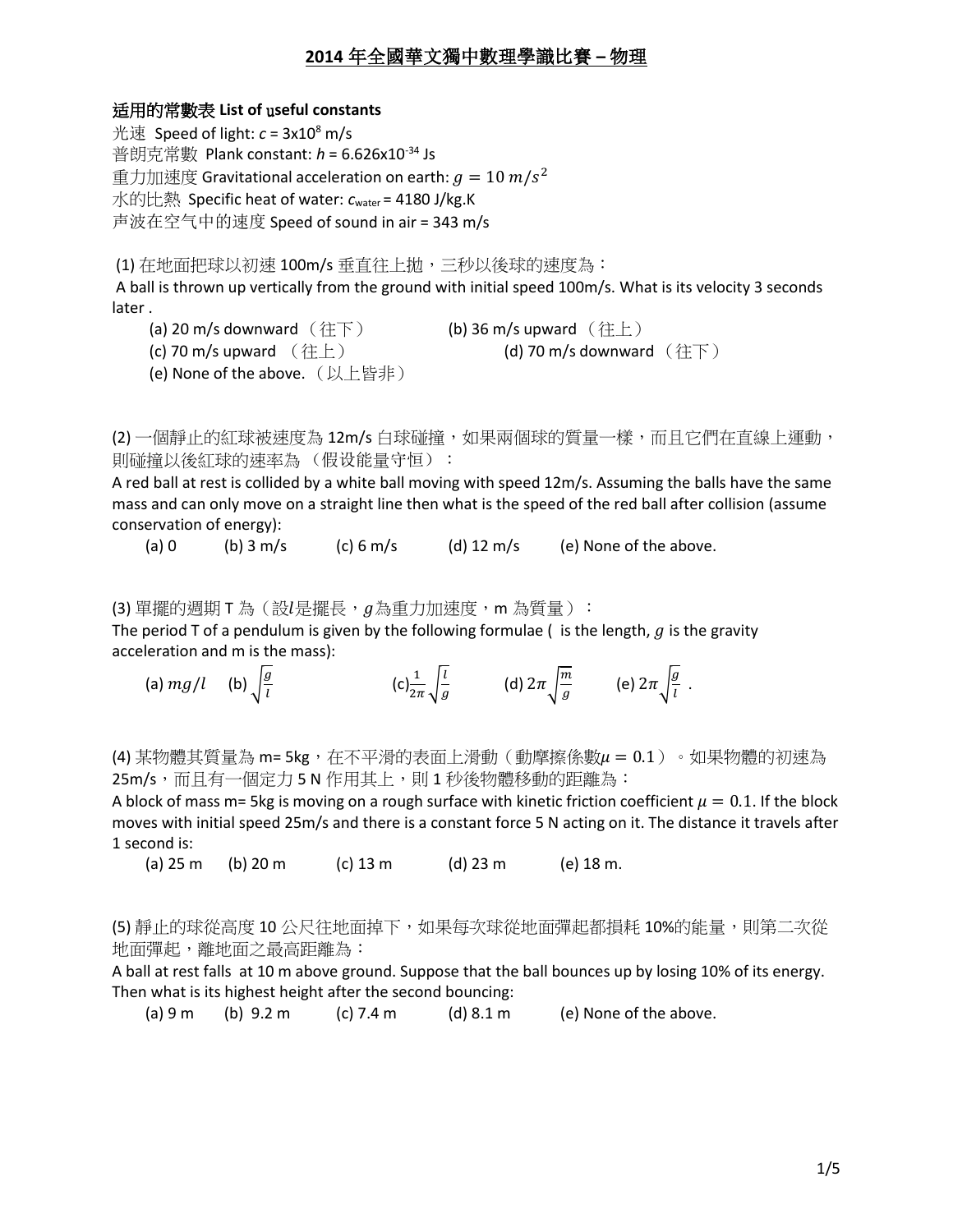(6) 質量為 m 的流星離地球之距離為 R,則他的動位能為(G 為萬有引力常數,M 為地球質量 ): A comet of mass m is a distance R away from the earth then its gravitational potential energy is (G is the Newton Constant and M is the mass of the earth):

(a)  $mgR$  (b)  $GMm/R^3$  $(c) - Gm/R^2$ (d)  $-GMm/R^3$  $(e) - GMm/R.$ 

(7) 質量 m 的物體受彈簧拉力做運動,如果它的總能量為 $\frac{1}{2} k x_m^2$ ( $k$ 為彈簧的力常數, $x_m$ 為物體離 開平衡點的最大位移)則最大速度的位置會出現在:

The total energy of a mass m connected to a spring with spring constant  $k$  is  $\frac{1}{2}kx_m^2$ , where  $x_m$  is the maximum displacement of the mass from its equilibrium position. Then the position for the maximum speed is located at:

(a)  $x_m$  (b)  $x_m/2$  (c)  $x_m/4$  (d) 0 (e) None of the above.

(8) 等速圓周運動的向心加速度 a<sub>c</sub> 正比於:

For uniform circular motion the centripetal acceleration  $a_c$  is proportional to

(a) Tangential speed  $v$  (b) Radius R (c)  $R^2$  $(d)\nu^2$ (e)  $1/R^2$ .

(9) 行星對太陽做圓週運動,如果 K 代表它的動能,E 為總能量,則以下哪一個敘述為正確: For circular planetary motion around the sun, if the kinetic energy is denoted by K and the total energy is E then which of the following statement is correct :

(a)  $E = 2K$  (b)  $E = -2K$  (c)  $E = -K$  (d)  $E = -K/2$  (e) None of the above.

(10) 質量為 m, 電荷為 Q 的粒子在均勻電場 $\vec{E} = E\hat{x}$  中運動, 如果 t=0 的初速為 $\vec{v}_0 = v_0\hat{y}$ , 則 T 秒 後它的動量 $\vec{P}$  為:

A particle of charge Q and mass m is moving in the uniform electric field  $\vec{E} = E\hat{x}$ . If at t=0 the initial velocity is  $\vec{v}_0 = v_0 \hat{y}$  then the momentum  $\vec{P}$  of the particle at later time T is:

(a)  $m(\vec{v}_0 + \vec{E})$  (b)  $m\vec{v}_0 + Q\vec{E}$  (c)  $m(\vec{v}_0 + Q\vec{E}T)$  (d)  $m\vec{v}_0 + QT\vec{E}$  (e)  $mQT\vec{E}$ .

(11) 以電功率為 1kW 的電熱器加熱一公升的水,當開始的水溫為 T = 25 ℃, 則 41.8 秒後的水溫 為:

One liter of water is heating by the electric heater of power 1kW. If the heating process begins at water temperature  $T = 25$  °C, what is the water temperature after heating for 41.8 sec?

(a) 35 ℃ (b) 45 ℃ (c) 30 ℃ (d) 50℃ (e) 60℃.

(12) 22.4 公升的氧氣從25 C° 加熱到50 C°時它的壓力為:

22.4 liters of oxygen at 25  $\mathcal{C}^{\degree}$  is heated to  $\,50$   $\mathcal{C}^{\degree}$ . Its final pressure is:

(a) 2.4 atm (b) 3.4 atm (c) 5.4 atm (d)  $6.7$  atm (e) None of the above.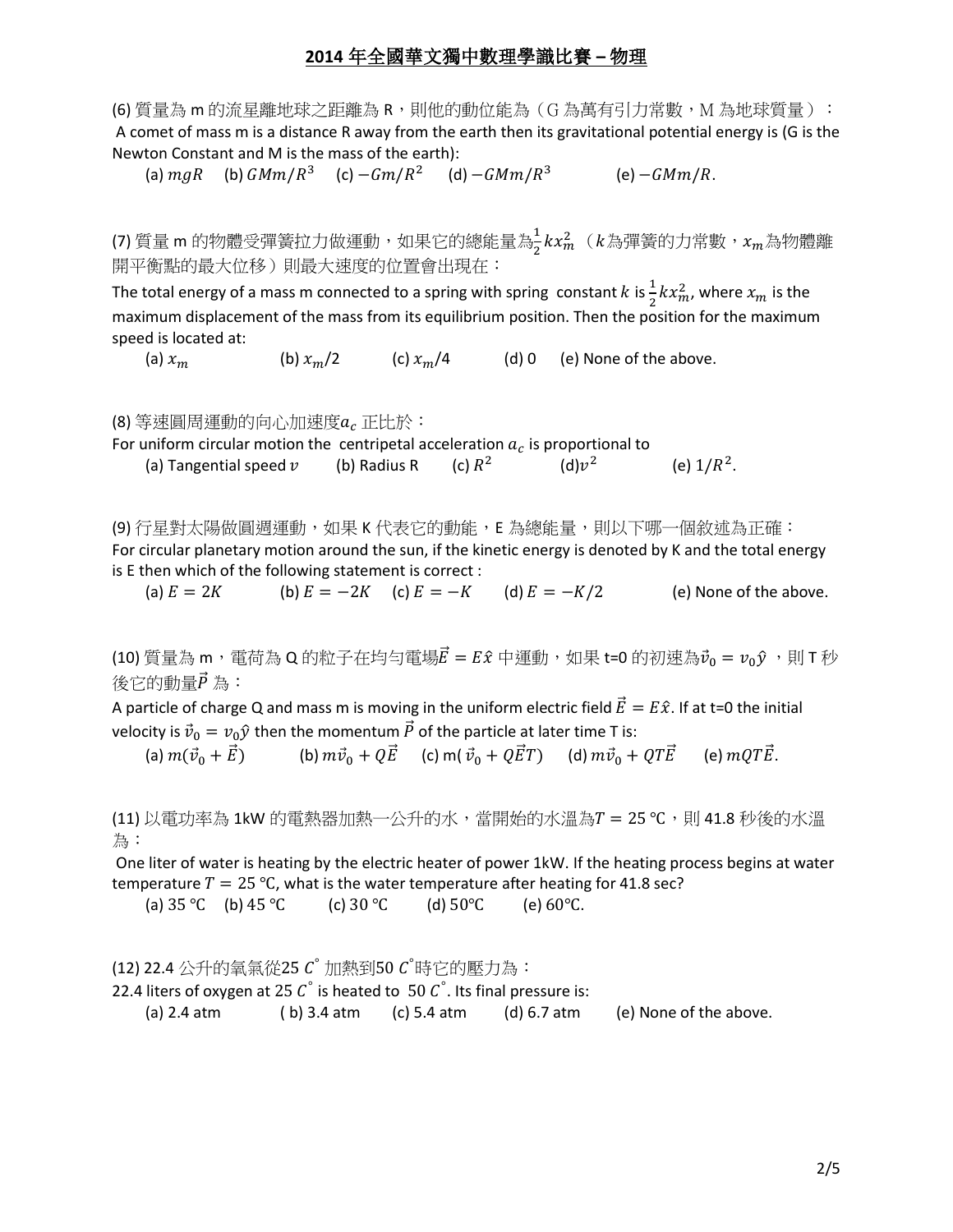(13) 靜止的救護車的警笛頻率為ωρ,,如果它以 50km/hr 往醫院疾駛,則對醫院門口的醫生而言, 他所聽到的頻率:

The siren of the ambulance car at rest is  $\omega_0$ . If it is now traveling at a speed 50km/hr and approaching to the hospital, then for the doctor waiting at the gate of the hospital the frequency appealed to him is:

- (a) Higher than  $\omega_0$  (比 $\omega_0$ 高) (b) Lower than  $\omega_0$  ( $\pm \omega_0$ 低)
- (c) The same as  $\omega_0$  (等於 $\omega_0$ )

$$
(\mathsf{d}) = 2\omega_0
$$

$$
(e) = \frac{\omega_0}{2}
$$

(14) 對電力線而言,下列敘述何者為正確:

Which of the statement is true for the electric field lines:

- (a) They are closed loops(它們是封閉曲線)
- (b) They do not cross each other (它們不會相交)
- (c) They are always perpendicular to the magnetic field (它們永遠與磁力線垂直)
- (d) They are always parallel to one another (它們都相互平行)
- (e) They can cross each other.(它們會相交)

(15) 兩個距離為 D 的電荷,他們的電性相反而大小相等,則距離兩電荷連線中點為 R 的任何點上, 如果 R>>D,則在該點上的電場正比於:

Two charges of equal magnitude but opposite sign have a distance D between them. For a point with distance R measured from the midpoint of these charges, if R>>D then at this point the electric field is proportional to:

(a)  $\frac{1}{R^2}$ (b) 1/RD (c) 1/(R-D) (d)  $\frac{1}{R^3}$  (e)  $\frac{1}{(R-D)^3}$ .

(16) 電荷 Q 在距離 R 上一點所產生的電位正比於:

| The electric potential of charges Q is proportion to (where R is the distance measured from Q) : |               |             |        |               |  |
|--------------------------------------------------------------------------------------------------|---------------|-------------|--------|---------------|--|
| (a) $Q^2$                                                                                        | (b) $Q^{1/2}$ | (c) $Q^2/R$ | (d)Q/R | (e) $1/R^2$ . |  |

(17) 電熱器的電阻為 50Ω,如果加在它的電壓為 200V,則電熱器所提供的功率為:

A electric heater has resistance of 50  $\Omega$ . If it is operated at 200V what is the power of the heater: (a) 80W (b) 40W (c) 400W (d) 800W (e) 450W.

(18) 兩個電阻並聯在一起,並且連結到一個 24V 的電池,如果電阻為 $R_1$  =4Ω 和  $R_2 = 8\Omega$  ,則以 下哪一個敘述是錯的:

Two resistors connected in parallel are connected to a battery of 24V. If the resistance s are  $R_1 = 4\Omega$ and  $R_2 = 8\Omega$ , then which of the following statement is incorrect:

- (a)  $R_1$  dissipates more power  $(R_1)$ 消耗的功率比較大
- (b)  $R_1$  has a larger current  $(R_1 \oplus \mathbb{R})$  <br>  $R_2 \oplus R_3$
- (c) They dissipate the same power (它們的功率一樣)
- (d) The total current is 8.9A (總電流為 8.9A)

(e) The total resistance is 2.67Ω.(總電阻為 2.67Ω)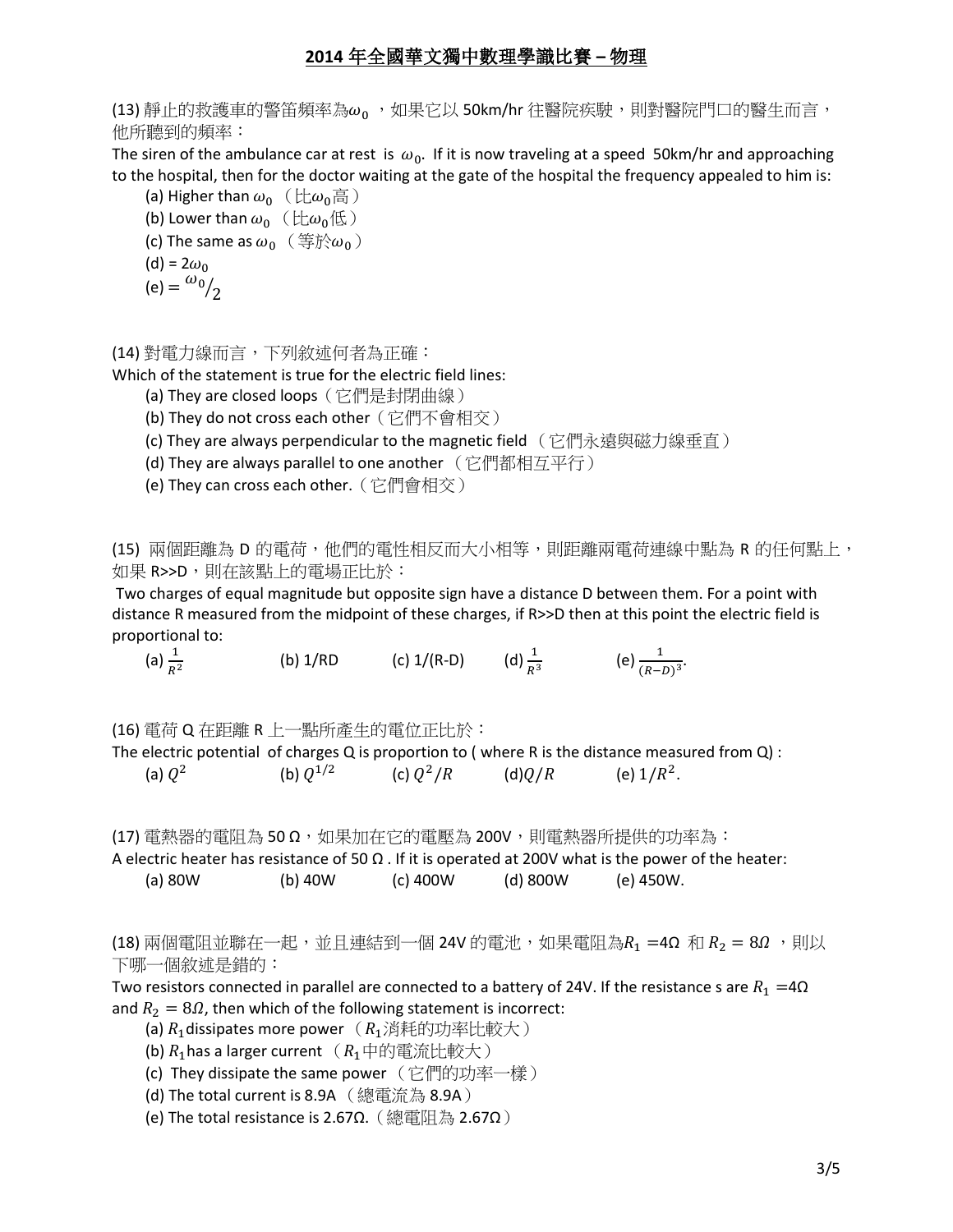(19) 電荷 $q = 3 C$ , 其速度為  $\vec{v} = 10 \hat{x}$  (m/s), 在電場 $\vec{E} = 3 \hat{y} (N/C)$  及磁場 $\vec{B} = 0.3 \hat{z}$  (Tesla)中運 動,則作用在 a 上的總力為: A particle with charge  $q = 3$  C has velocity  $\vec{v} = 10\hat{x}$  ( $m/s$ ) and is moving in a region with electric field  $\vec{E} = 3\hat{v}$  (N/C) and magnetic field  $\vec{B} = 0.3\hat{z}$  (Tesla). The total force acting on this charge is: (a)  $6\hat{z}$  (N)  $(b)$  - $6\hat{z}$  (N)  $(c)$  0  $(d)$  9 (N)  $(e)$  None of the above. (20) 對無窮長的直線電流I ,他在距離 R 上所產生的磁場正比於: For infinite long straight current , the magnetic field that it generates at a distance R away from it is proportional to :  $(a)$  R (b)  $R^{-2}$ (c)  $R^{-1}$ (d)  $I^2$ (e)  $\frac{1}{I}$ . (21) 對任何溫度下的物體而言,其表面所發射的能量正比於: For any object with temperature T the amount of energy that radiates from its surface is proportional to  $(a)$  T (b)  $T^2$  $(c)T^3$ (d)  $T^4$  $(e)\sqrt{T}$ . (22) 愛因斯坦提出光子的觀念來解釋光電效應,對 1mW 的紅色雷射筆而言,(波長為 700nm), 每秒大概發射多少個光子? Einstein introduced the concept of photon to describe the photoelectric effect. For a 1mW Laser pointer of red color (with a wavelength =700nm), how many photon are approximately emitted in one second? . (a) 1000 (b)  $6.2 \times 10^6$  (c)  $2.6 \times 10^{23}$  (d)  $3.5 \times 10^{15}$  (e) $2.3 \times 10^{13}$ . (23) 原子與原子核的大小約為: What are the approximate sizes of atom and nucleus respectively : (a) 10 nm, 10 fm (b) 10 nm, 100 nm (c) 10 nm, 100 fm (d) 10 fm, 1 fm (e) None of the above. (24) 光可以被物體反射、吸收及繞射,或在物質中傳送,以下的現象哪一個與繞射有關?

Light can be reflected, transmitted, absorbed and diffracted by objects. Which of the following situations is due to light diffraction:

(a) Rainbow(彩虹)

(b) The resolution of a microscope(顯微鏡的鑑別率)

(c) Cooking in microwave oven (在微波爐中加熱)

(d) Light traveling in the optical fiber(在光纖中傳送光)

(e) None of the above.